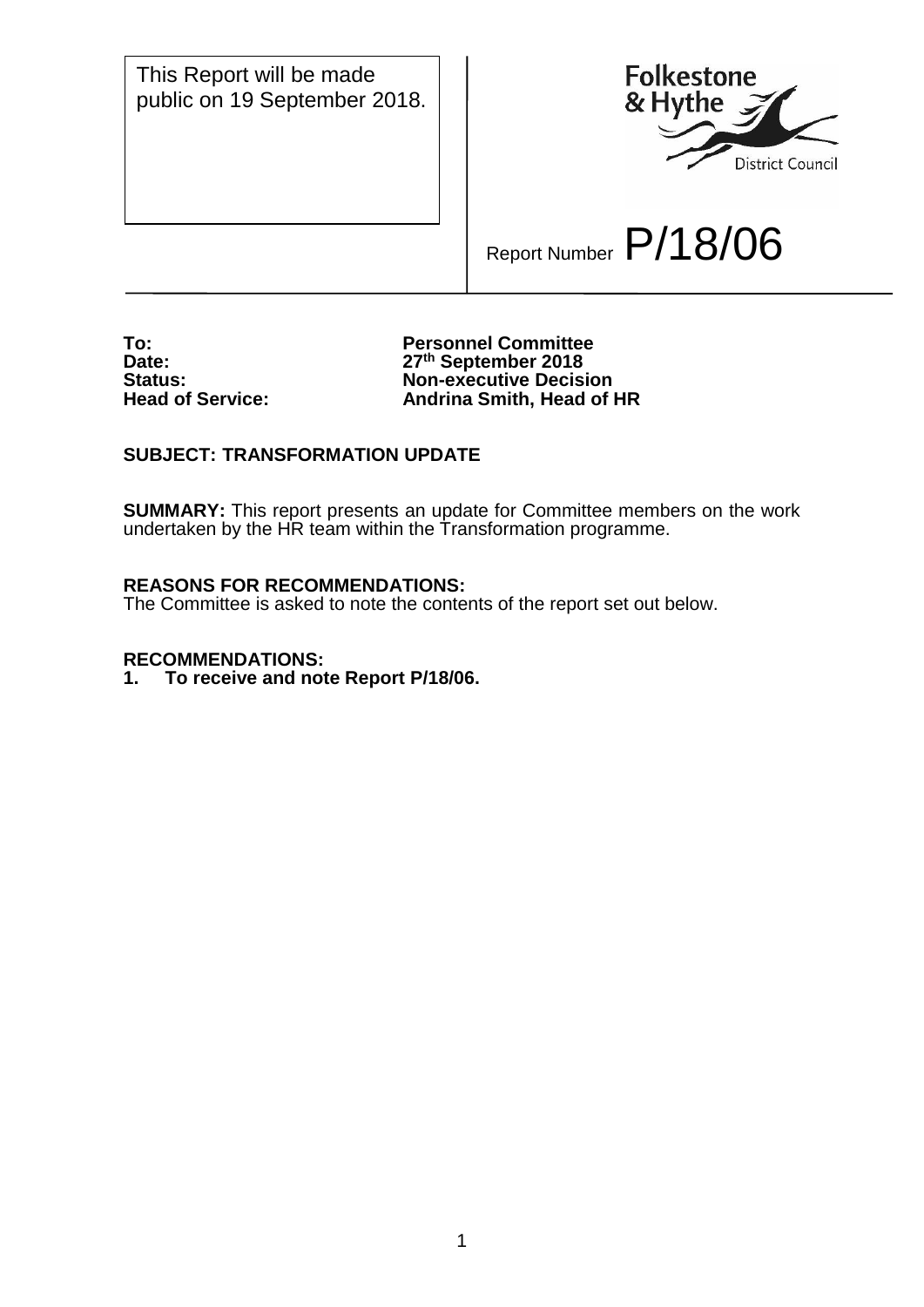# **1. INTRODUCTION**

1.1 The Transformation programme is well under way with support from iESE. It is widely accepted that the programme will touch every member of staff in some way and as a result there is a heightened focus on the human resources function to ensure that adequate support and guidance is provided to council employees throughout this programme. It was therefore felt appropriate to update Personnel Committee on the range and extent of support the HR team is providing during this period of change.

# **2. TRANSFORMATION**

- 2.1 During the 2017/18 year the Head of HR and HR Project Officer worked to support the transformation programme through the initial blueprint discovery phase with Ignite and into the full implementation stage with iESE.
- 2.2 Early discussions took place with the Corporate Management Team (CMT) as it was in 2017/18, facilitated by the Head of HR, on options around consultation processes, voluntary redundancy, assimilation and recruitment & selection processes in order to form a view for the transformation programme as this would be affecting change on a whole-organisational scale rather than the usual departmental change processes.
- 2.3 As we move towards an understanding of what the organisational design of the council will look like, the early discussions on assimilation, recruitment & selection and consultation processes will be revisited with the Corporate Leadership Team (CLT) during October 2018 in order to ensure that our policies and procedures are fit for transitioning the organisation and to future proof where we can.
- 2.4 In addition, network contacts have been established with other lead HR officers in authorities who have been through similar programmes in recent years. Regular meetings continue to be led by the Head of HR with the branch Unison chair, regional Unison officer and regional GMB officer to ensure that the unions are kept up to date with progress towards transformation. The Head of Paid Service and Assistant Director – Strategy, Performance & Communications also attend the meetings, as and when required, and the Head of Paid Service has established a constructive "open door" approach in working with local union representatives.
- 2.3 The HR Project Officer also completed redundancy estimates for every member of staff and requested bulk pension estimates for those staff aged 53 and over in order to produce accurate cost estimates so that CMT could have an early overall view at the beginning of 2018 of the potential costs associated with the transformation programme over the proposed 2 year duration.

# **3. BEHAVIOURAL COMPETENCY FRAMEWORK**

3.1 In order to facilitate the recruitment & selection and development of staff with behaviours deemed to be appropriate for a progressive and positive modern council, in early 2018 the Head of HR commissioned Indigo Training to provide a behavioural psychologist to assist in the creation of a new behavioural competency framework for the council. This would form the basis of any recruitment and selection under the transformation programme and also provide a foundation for the creation of a new performance management framework with clear links to career development and progression.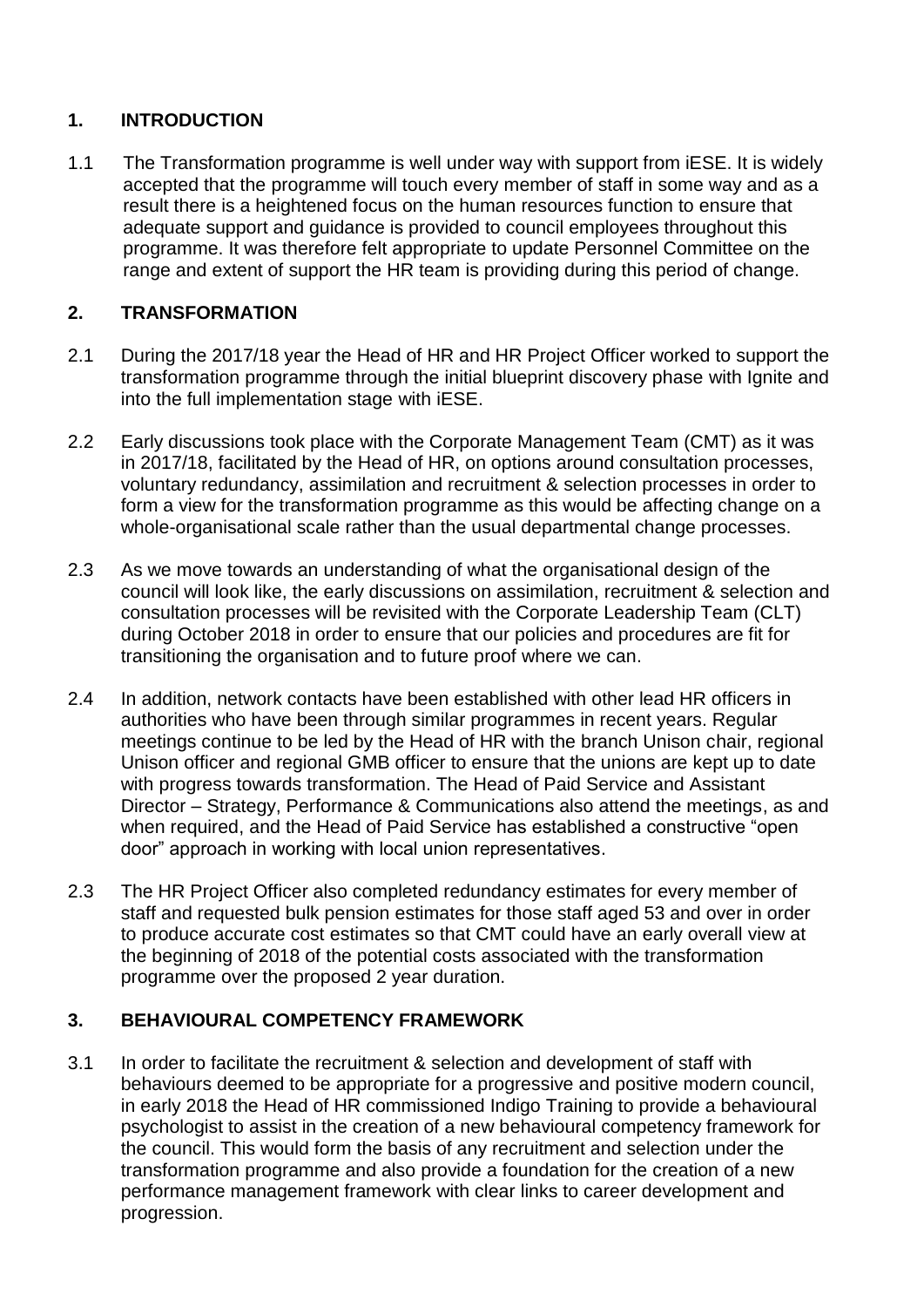3.2 Six workshops took place in February 2018, led by Indigo, with over 100 members of staff. The focus of the workshops was to draw out thoughts from the participants on good behaviours that they had seen, bad behaviours & their impact and then the types of behaviours the council would need looking forward. The sessions were split with 2 of them focusing on customer facing services, 2 on professional services and 2 on management.

The output of the workshops led to the proposal of 9 key behaviours linked to our established core values, and these were further shaped and approved at the end of February by CMT enabling the detailed design to take place.

- 3.3 Having reviewed a number of different styles of competency framework, it was agreed at CMT that the framework should be designed around 4 levels of expected performance: (1) customer services; (2) case officers / first line team leaders; (3) specialists / middle managers; and finally (4) lead specialists / senior managers – with the main focus on positive behaviours but a small section on each page identifying negative indicators.
- 3.4 As the framework developed it was shared with the HR team for additional feedback, Heads of Service and also with Annette Jones – Unison branch chair, Andy Wilson – Lead HR Specialist at South Hams & West Devon District Council – and Nicky Lodemore at iESE.

Feedback has been as follows:

- Nicky Lodemore shared it with one of iESE's business psychologists who said it was a 'solid and robust framework';
- Andy Wilson said that it was a 'good piece of work' and that the 'language is clear and consistent…..it does feel like it will be robust enough to inform much more than just an assessment process, but build into future performance management and personal development'; and
- Annette thought it was extremely thorough and was pleased to see that a large number of staff were involved in the design.
- 3.5 Following final approval at CLT in May 2018, the framework was launched to staff via a series of weekly emails introducing behaviours under each of the 4 core values. This was then followed by 13 familiarisation sessions held over 3 days, also run by Indigo, to enable staff to identify how they are already displaying many of the behaviours within the new framework. These were well attended and reached in excess of 200 staff members over the 3 days. In the coming months we will run some further sessions led by the Head of HR and the HR Project Officer to enable some more staff to attend with at least one session specifically targeted towards the grounds maintenance teams.
- 3.6 The behavioural competency framework is attached as **Appendix 1** and there is an expectation that the framework will evolve over time as the organisation matures in its use of the framework.

## **4. RECRUITMENT TO NEW ROLES**

4.1 Assistant Director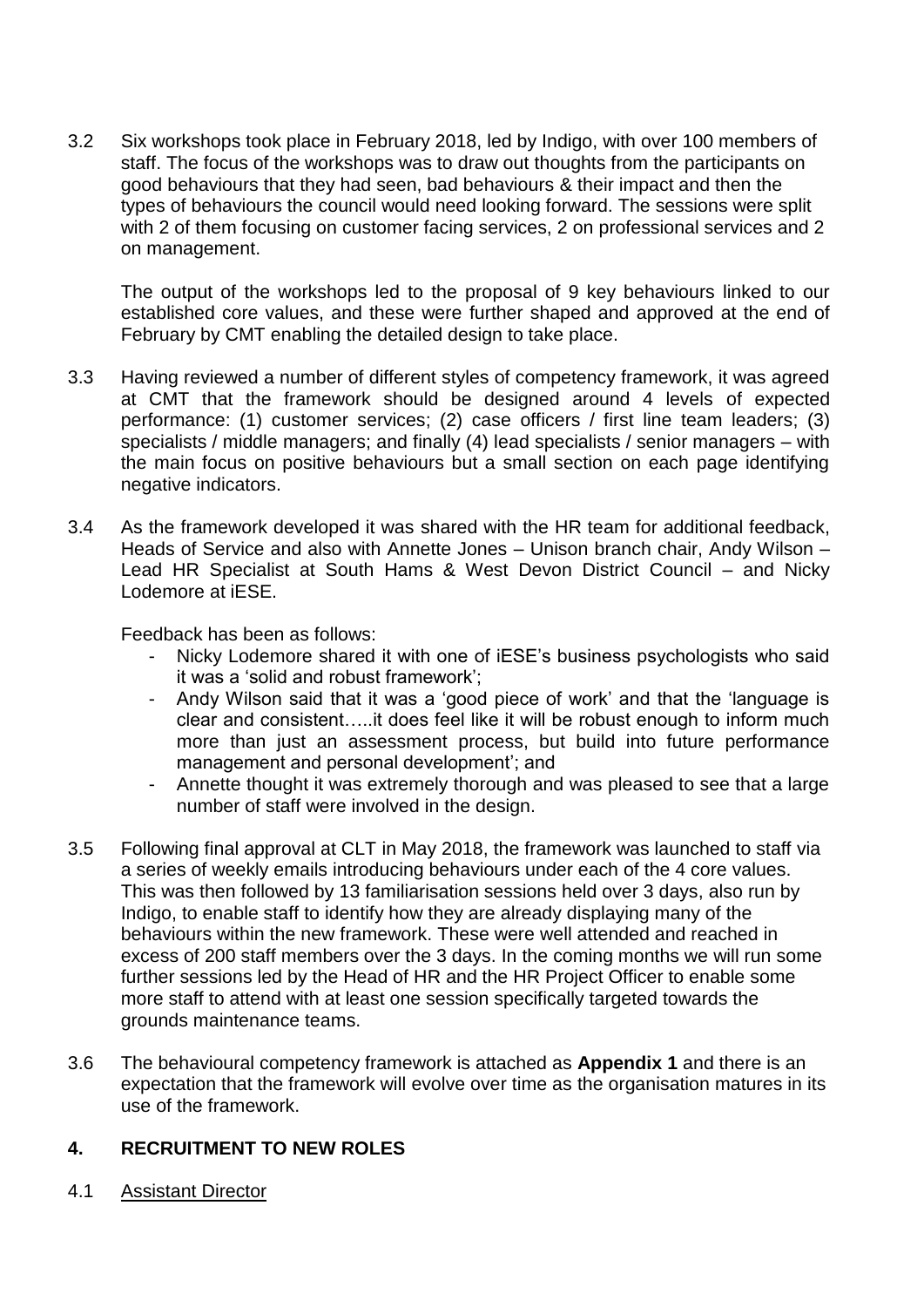As reported to the June meeting of this committee (report P/18/03), a new post of Assistant Director – Strategy, Performance & Communications reporting to the Head of Paid Service was created and this committee resolved to appoint Dr Sarah Robson to the role following an internal selection process that was carried out with support from iESE.

This was the first opportunity to use our new behavioural framework as the basis for the selection activities, which included a competency based interview and personality profiling questionnaire. This pilot was a positive experience which allowed detailed feedback to be given to the candidate. In order to support other colleagues going through selection the newly appointed Assistant Director has prepared a podcast for staff to refer to, and has offered her insights and experience of the process to support other more junior colleagues.

### 4.2 Resource Pool

The concept of a resource pool is new to the council, having been recommended by iESE as a way of assisting with the implementation of our transformation programme. One of the key design principles for delivering the transformation programme is that we are designing our organisation which means that we have to be in a position to enable our staff to become involved in a number of ways including redesigning their service areas and leading workshops. It is also a concept that has been used successfully elsewhere by the Head of Paid Service, and a number of colleagues also have experience of being part of a flexible resourcing pool.

- 4.3 The resource pool has two elements project support roles that partner with iESE consultants to deliver specific activities such as process mapping of current and future activities, and secondly backfill roles that will support teams with administrative and/or simple routine tasks whilst team members are engaging with service shaping workshops and activities.
- 4.4 The selection process for staff members volunteering to be part of the resource pool was a straight forward panel interview however the questions were based around the new behaviours and they were also asked to consider the framework prior to their interview and decide which three they felt were most relevant to this particular role explaining why to the interview panel.
- 4.5 We have appointed 14 staff to be part of the resource pool so far, including one who will act as a coordinator and they have been undertaking some specific training over the last few weeks to enable them to lead workshops with iESE. Importantly, those colleagues selected for the pool remain in their substantive posts so our key change agents are also embedded in our daily work.

#### 4.6 Area Officers

Another new concept for us are the Area Officers. These officers will work as a team out in the district with notional allocated areas where they will become the eyes and ears on the ground liaising with councillors, communities and council officers. They will also be able to work across areas, as needed, in order to provide additional resilience. These roles have been successfully implemented in several other authorities who have also been through a similar transformation programme and this represents additional resource into our frontline community engagement activities. We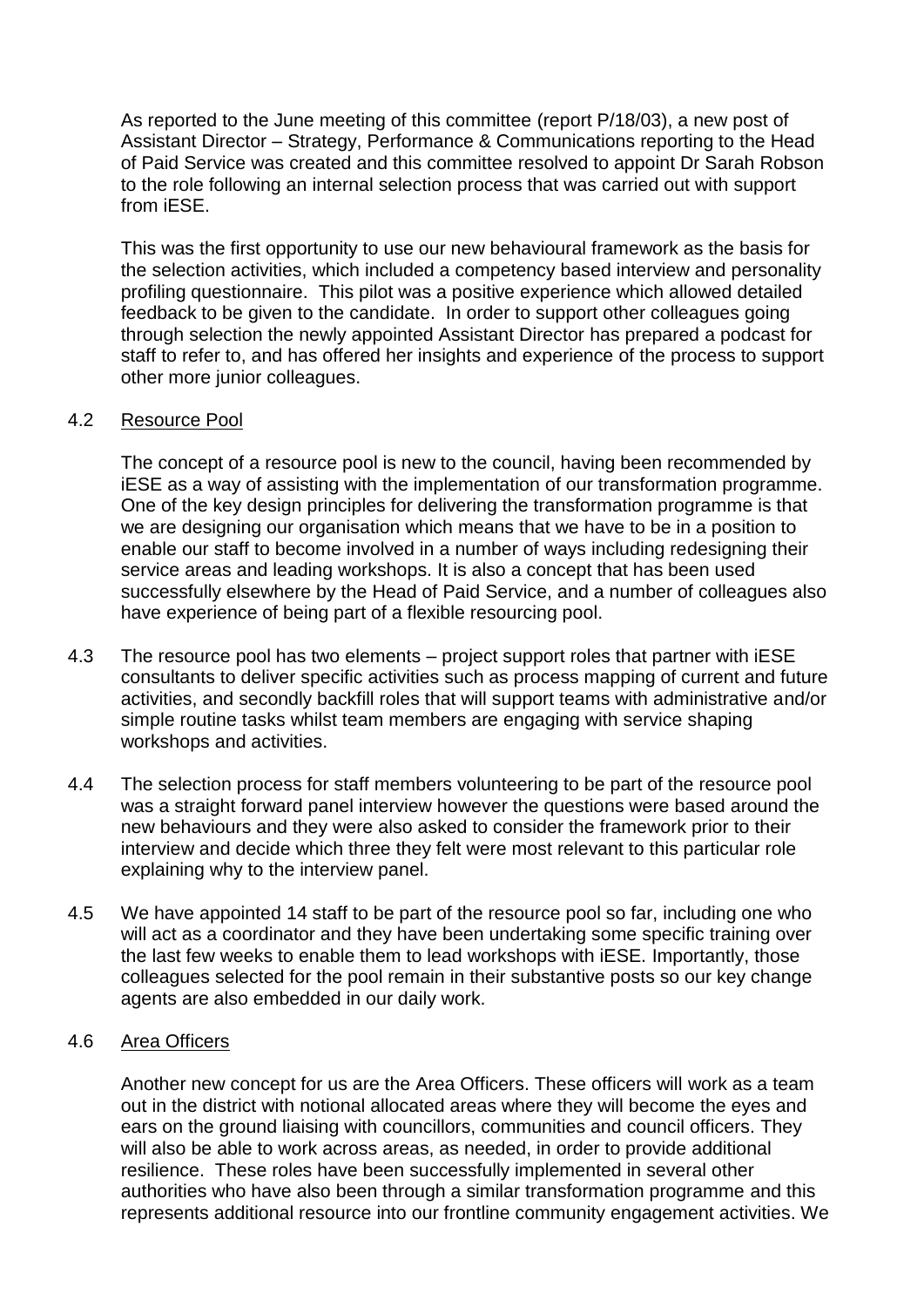are currently looking for an additional 3 officers to take on these roles on a 'test and learn' secondment basis as we develop and refine the role profile. Giles Barnard, an existing well-respected and experienced community safety officer, is well placed to provide supervisory guidance to the appointed officers and to feedback on the initial test and learn phase.

4.7 The selection process for these roles will again incorporate the new behaviours and is due to take place during September 2018 with an all member briefing being planned for October.

### **5. EMPLOYEE ENGAGEMENT**

- 5.1 The Head of Paid Service report from the June meeting of this committee (P/18/02) made reference to improving staff morale throughout this period of change with social activities and an employee benefits scheme being introduced alongside the already established flexible working arrangements and other benefits already appreciated by staff.
- 5.2 Our first 'summer social' took place in July which was extremely successful with many staff along with their family and friends attending and taking part in activities as well as enjoying food and drink with bouncy castles for the younger attendees. The feedback from this event was overwhelmingly positive and as a result our communications and engagement team are currently arranging a Christmas event for staff.
- 5.3 In addition, the Head of HR has been working with Reward Gateway to introduce a new employee benefits scheme which not only provides a huge range of discounts (high street and online) with retailers but also promotes health & wellbeing and will link to our staff recognition scheme.
- 5.4 Before identifying Reward Gateway as our partner, several other providers were also considered as well as input from staff as to what was most important to them if we were going to provide such a scheme. We then also asked them to come up with ideas for the name of our benefits platform and ideas for a logo. The Head of HR and Head of Paid Service reviewed the suggested ideas and F&H Rewards is the resulting scheme name with its own unique logo –



5.5 F&H Rewards was launched to staff at the end of August 2018 and has been received extremely well. As with the behaviour framework, staff were introduced to the benefits scheme over a few weeks with emails and posters plus a postcard drop to off-site staff who did not have access to the email campaign. On launch day two members of the Reward Gateway team were on hand to assist staff activating their accounts for the first time and to answer questions about the scheme.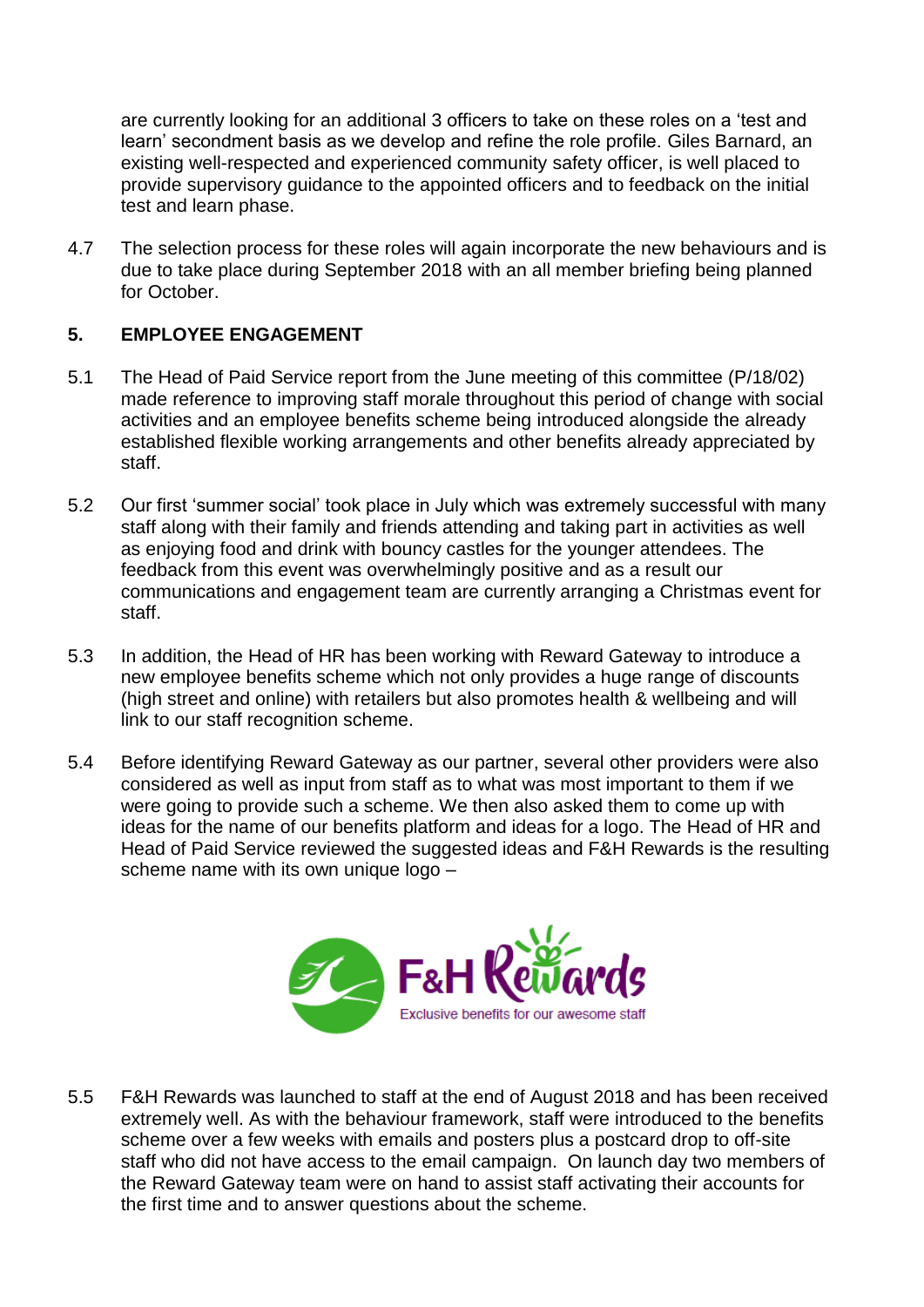5.6 In the coming months we will receive management information that will help us understand who is using the scheme, whether there are pockets of staff not engaging with the scheme, which sections of the platform are being accessed as well as how much our staff are saving with retailers as a result of the scheme.

## **6. TRAINING AND DEVELOPMENT**

- 6.1 As part of our transformation we will need to upskill our people in a range of areas. There will be a heavy focus on technology with training on new devices and the new applications that we will use, such as Skype for Business and a Customer Relationship Management system that will give us a single view of our customer (instead of holding their information on multiple different systems). This will help us give our customers a smoother, more automated service wherever possible. Technology alone will not enable our transformation and we will also be working with staff to help them embrace the behaviours that we need them to adopt, as outlined in our behavioural competency framework. We are starting this piece of work by encouraging staff to gather 360 degree feedback based on our new competency framework, in order to shape their development. We will also be supporting staff to stay resilient through the change process, and offering them opportunities to upskill in personal resilience, change management and coaching skills.
- 6.2 Our organisational development activity also supports the delivery of our key strategic priorities. We will ensure that training expenditure targets member priorities such as enforcement and strategic communications. We have also defined what "commercialization" means for us and how everyone can contribute by *thinking* commercially. We will be running a session on commercial awareness for managers to help them understand what they can do differently to maximise performance of contracts, while minimising expenditure pressures. With an election year coming up we are also running training to ensure all those involved with election duties are supported and we will also run targeted courses to help officers enhance their political awareness. We are grateful to the Leader for his personal contribution to these events.

# **7. PEOPLE STRATEGY**

- 7.1 As part of the early implementation work on the transformation programme the Head of HR has been coordinating a new People Strategy with input from the HR Business Partner (Organisational Development) and the wider HR team. As stated within the strategy itself the council's Digital Strategy (which has been recently approved by Cabinet) will form a key part of the council's transformation project by helping to transform and improve the way in which our people work as well as the customer experience. In order for the council to move towards technological solutions that support service delivery, resilience and efficiency it is important to consider our people, their teams and the changing working environment that they will be part of in the future. Supporting our digital ambitions whilst supporting and enabling our people and teams to continue to perform at their best is our priority.
- 7.2 The People Strategy has been created to support the Council's corporate plan and to enable us to achieve the ambitious transformation programme. We will do this in a number of ways:
	- Our focus will be on aligning developments and decisions impacting people to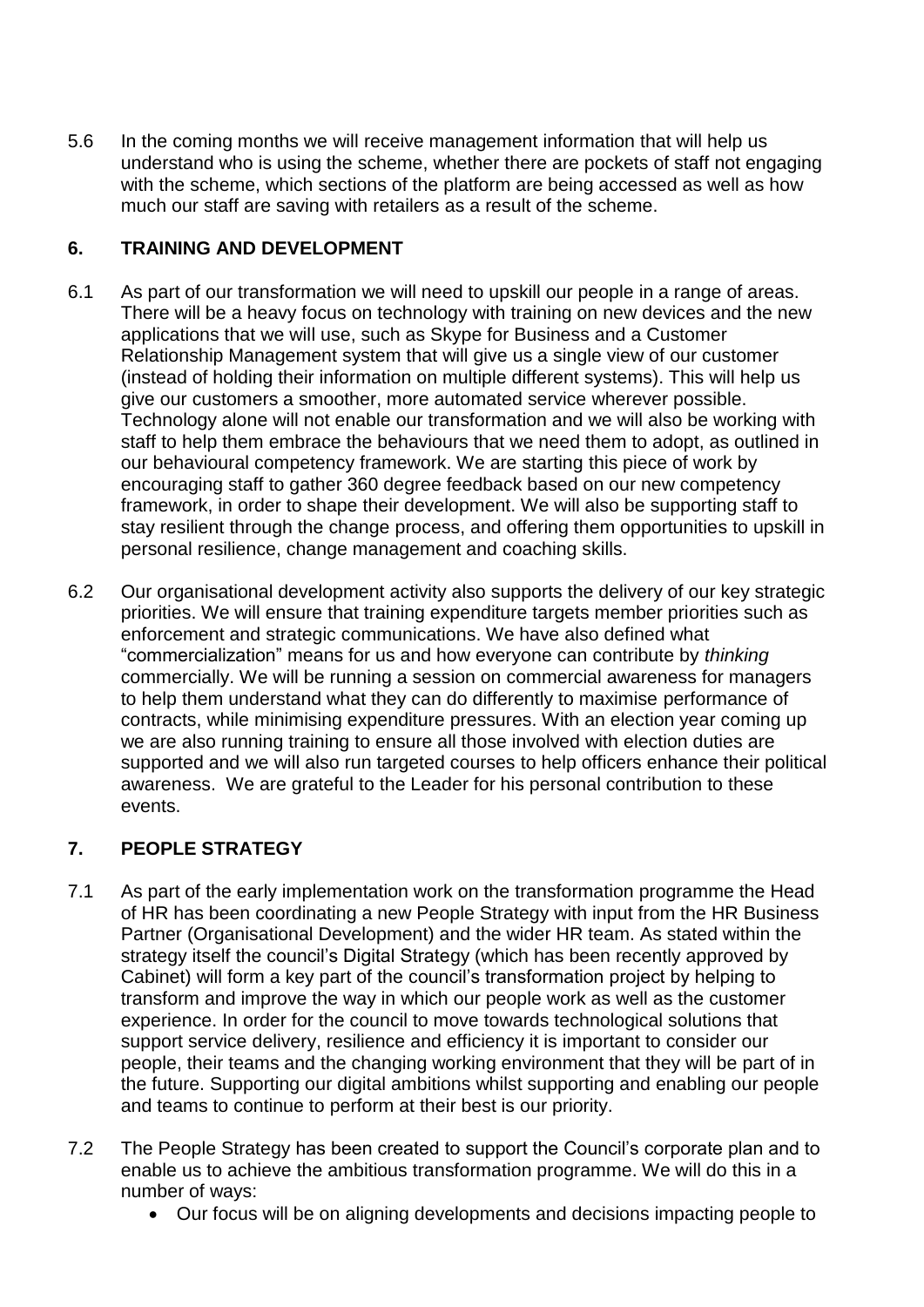the Council's transformation objectives and corporate priorities

- Our resourcing approach will build a workforce that is fit for the future
- Our council will become one of the best places to work in the area
- Our behaviours-led culture will generate, encourage and reward flexibility and innovation
- Our culture of flexibility and innovation will develop with people who feel supported and who have the confidence to challenge why we do things and the ability to implement digital (and other appropriate) solutions to make us more efficient
- Our People Strategy will be delivered by the Human Resources team in partnership with our leaders, managers and people
- 7.3 The strategy has six main themes which are all underpinned by our culture:



- 7.4 The current draft of the People Strategy has been presented to the Corporate Leadership Team and the Senior Management Team with their feedback incorporated into the draft that you will see attached as **Appendix 2**. The Strategy is now in its final stages of gaining approval and for that reason we are introducing it to this Committee at an early stage to enable members to consider the content and to provide feedback directly to the Head of HR before it is taken to CLT for final sign off.
- 7.5 A more detailed implementation plan / HR Strategy is also in the process of being developed which will provide a clear work plan for the HR team over the coming months / years.

## **8. ORGANISATIONAL DESIGN**

8.1 Whilst the work of iESE along with our resource pool members is focussing team members on the redesign of their specific service areas which will lead to a structure